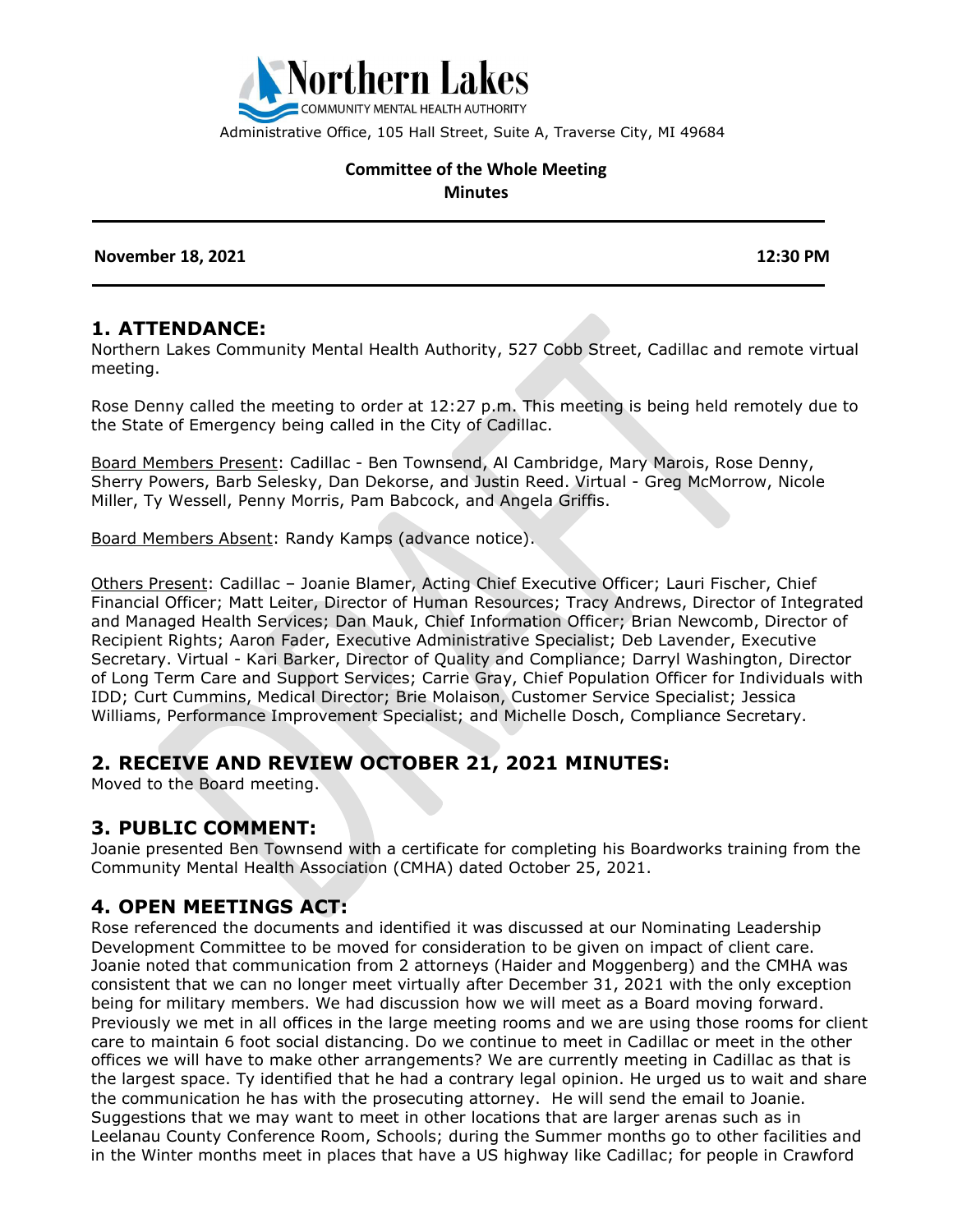and Roscommon Counties this is the worse drive; plan to meet in other locations and if we can't meet virtual we will follow the Open Meetings Act; referenced the policy for the months of November through March that we could do a virtual meeting and even if we have this policy we would not be able to meet virtually. All emergency orders expire December 31. Joanie identified that Munson moved to a phase red in all of their areas. It is possible that we could have a local emergency order. Mary noted that Munson's code red impacts their own facilities and would not impact other clinics. Not sure whether that would have impact on January 1. Identified that we would be able to participate but not be able to vote although there must be a quorum on site. Mary suggested that as a Board we send letters to our state representatives and senators with an argument why the Open Meetings Act ought to be amended. In the new technological age that allows that we would be able to see how Board Members vote. Mary asked that we add to the Board agenda that we communicate with the state representatives and senators. Later on in the agenda we will be approving the schedule and that we change on a month to month basis. Question whether the quorum is a voting quorum and must have a quorum on site.

# **5. UPDATE ON RECIPIENT RIGHTS:**

Brian included the months of June thru the end of the fiscal year so we can look at the numbers. We have about 15 investigations pending through the end of the fiscal year. We are 100% timeframe compliant. Brian noted the State Office of Recipient Rights shared the investigation against the Interim CEO was completed and was not substantiated. We are still waiting on the vehicle accident report for the one investigation that remains overdue. Brian introduced Ian Pegan-Naylor, Recipient Rights Advisor. Brian noted that there was a question last month about the number of substantiated allegations against staff and those are multiple allegations not number of staff.

# **6. TECHNOLOGY REPORT:**

Dan referenced his report identifying the focus over the last year. We have had to make changes and having to do much more one on one support. They have formalized the process by creating a ticketing system with the Help Desk and he referenced the numbers. We are also building archives to enable us to retire Avatar and are verifying. Dan noted that we have changed the Security process to move to a company called Artic Wolf which will allow us to do things in real time rather than once a year. He noted the collaboration in this distributed workforce environment. We have moved to Microsoft Teams where we can make calls, chat, store files, and hold virtual meetings. This will allow us to be more productive and to be more knowledgeable. We are looking at the possibility of working in a hybrid system and are working very hard on this. We are also looking at managing information in a cloud-based solution. We are also making a change with our wireless carrier to FirstNet which is a first responder network. It should improve our ability to connect and improves our posture. Dan responded to a question about security and how our system works. Question about vacancies in our IT staff and Dan said we have no vacancies that they love the work that they do. Dan responded to a question about disconnecting individuals that have left the organization. Question about moving from Avatar and Dan referenced our current system with PCE. He also responded to a question about our infrastructure.

# **7. 2022 BOARD SCHEDULES:**

Al noted it is important that we meet in the other locations. He suggested that there is space available at the Roscommon County Commissioners Room. He identified that we look at alternatives in each county and adopt this schedule as a tentative schedule looking at locations in each of our areas. It is important for local people to come to the meeting for public comment. Penny identified that the training room is often unoccupied and would check into. The commissioners room in Grayling is too small and possibly we could meet at the Ramada Inn. Other suggestions were the Senior Centers in Crawford and Roscommon Counties, high school in Grayling, churches or Department of Human Services in Missaukee County. We also have Leelanau Studios in Leelanau County. We will reach out to see what places are available.

Other items would be dealt with at the Board meeting.

Ty requested that at the December meeting Joanie give an update on the crisis line since we moved from Third Level to the organization downstate. There was some concern about crisis